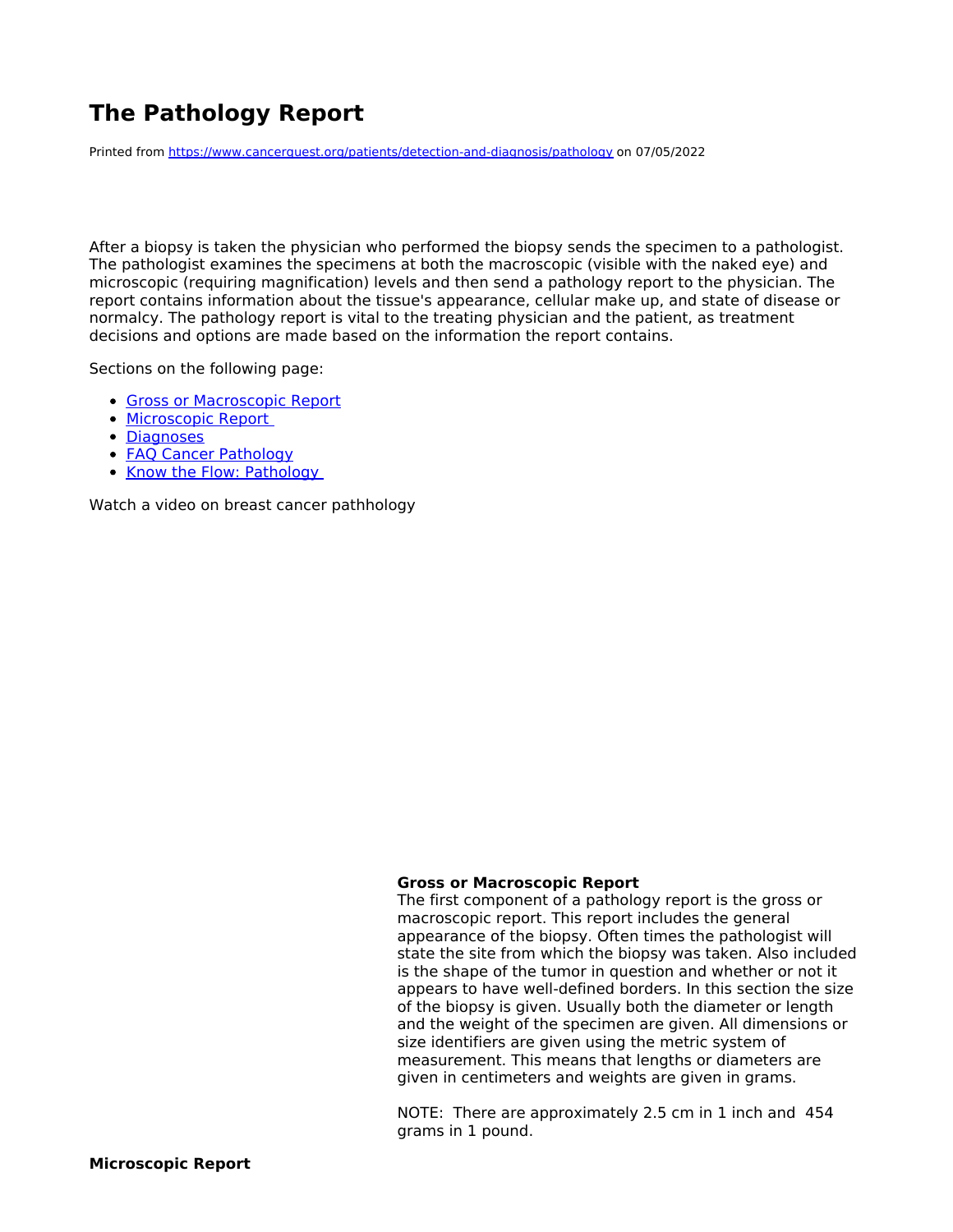The second section of the pathology report is the microscopic report. This portion contains information and descriptions that the pathologist attains by looking under the microscope. This more technical language describes the biopsy on a cellular level. Atypical is a term used to describe cells that appear to be abnormal when examined. Several factors can define varying levels of atypia. An atypical cell often has a nucleus that is larger than usual and contains a larger amount of chromatin than is normal. Pathologists also will check the mitotic rate of the cells, which is an indication of how quickly they are multiplying. Differentiation is a term used to describe how specialized a cell is to perform a specific job in a certain tissue. The less differentiated the cell is, the more atypical it is said to be. Also, of concern in the microscopic report is whether or not it appears that all abnormal cells were removed from the biopsy site. To do so the pathologist uses the microscope to look at the borders of the biopsy. If there is a border of normal cells around the abnormal cells then the biopsy is said to have clear margins and it is assumed that all atypical cells were removed. If however there appears to be abnormal cells that lie at the edge of the removed tissue then the margins are not clear and the pathology report would contain further instruction to your physician. It would include specific information about regions that should receive further treatment, such as, additional surgery or other [treatment.](https://www.cancerquest.org/patients/treatments/surgery) More on surgery and 'margins'.

## **Diagnosis**

Normally a pathology report includes one last section, the diagnosis. In this portion the pathologist would give a technical diagnosis that would indicate whether the biopsy is benign or malignant. If it is determined that the biopsy is benign then the pathologist would most likely give insight into what level of risk the removed tissue presents to the patient's health in the future and the likeliness that this or other tumors like it would develop into more harmful malignant tumors. If it is determined that the biopsy contains malignant tissue then the pathologist would provide an indication of the cancer's severity based on findings presented in other sections of the report.

In some cases, an additional "comments" section might conclude the report that would list any other testing to be done on the biopsy and any other tests that still have incomplete results. Cancers of some organs are associated with additional specific tests. These additional tests would be included in the report.  $\begin{bmatrix} 1 \end{bmatrix}$  $\begin{bmatrix} 1 \end{bmatrix}$  $\begin{bmatrix} 1 \end{bmatrix}$   $\begin{bmatrix} 2 \end{bmatrix}$  $\begin{bmatrix} 2 \end{bmatrix}$  $\begin{bmatrix} 2 \end{bmatrix}$ 

## <span id="page-1-5"></span><span id="page-1-4"></span>**FAQ Cancer Pathology**

## **Accordian**

#### **What is [pathology?](#page-1-0)**

<span id="page-1-0"></span>Pathology is a branch of medicine that studies the cause and nature of disease. In breast cancer pathology, a pathologist examines tissue samples obtained by biopsy or surgery.

#### **How do [pathologists](#page-1-1) get their samples?**

<span id="page-1-1"></span>In breast cancer pathology samples are taken from breast lesions by means of biopsy or surgery. The types of biopsy used for breast cancer are fine needle aspiration (FNA), core needle biopsy, and excision biopsy.

#### **What do [pathologists](#page-1-2) do with the samples they get?**

<span id="page-1-2"></span>When a pathologist gets a sample they chemically preserve the tissue and process it for examination. After processing the pathologist examines the sample with a microscope. Different stains are used to reveal important characteristics of the sample.

#### **How do [pathologists](#page-1-3) stage a tumor?**

<span id="page-1-3"></span>Pathologists use a variety of techniques to determine the stage of a tumor. Pathologists study the characteristics of cancer cells as well as the overall structure of the sample. Pathologists determine the mitotic index (how many of the cells are dividing) and the histologic 'grade', a measure of how abnormal the cells appear. One system used to stage some cancer types tumor is the TNM method, which stands for:

- **T**umor the size of the tumor
- Lymph **N**odes whether the cancer has spread to regional lymph nodes
- **M**etastasis whether or not cancer has spread to other parts of the body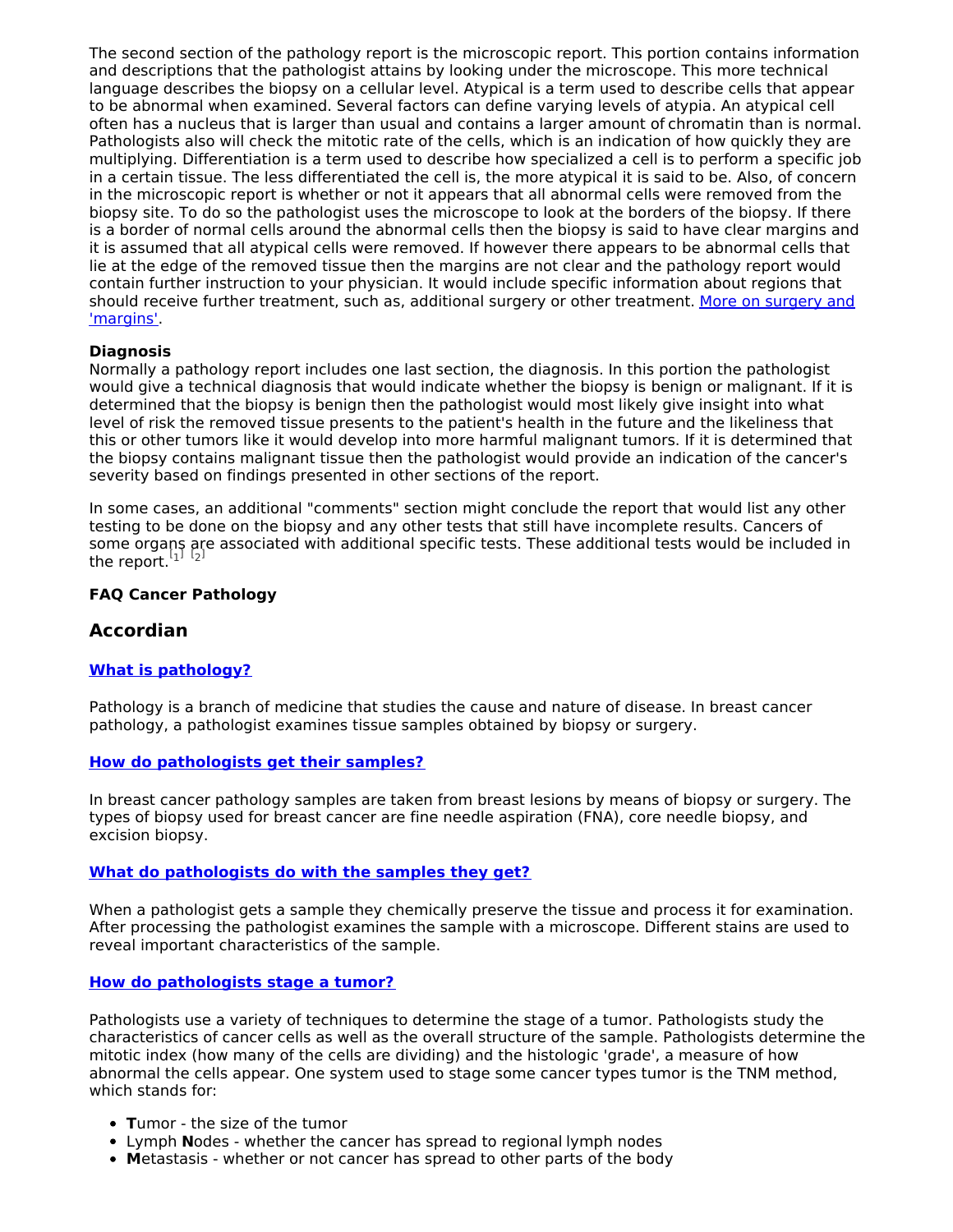## **What is [immunohistochemistry](#page-2-0) (IHC)?**

<span id="page-2-0"></span>Immunohistochemistry is a technique used to determine the presence and level of specific cellular proteins. IHC measures **protein levels** using specially labeled antibodies that can bind to the proteins of interest. Samples with more protein will bind more antibody and give a stronger signal (stain). This allows the test to reveal not only whether a protein is present but also the relative amount of the protein. Test results are based on the strength of the staining and the percent of cells stained.

## **What is fluorescence in situ [hybridization](#page-2-1) (FISH)?**

<span id="page-2-1"></span>FISH is a technique that measures gene amplification and chromosomal abnormalities using fluorescently labeled DNA probes. The fluorescently labeled DNA matches certain regions of DNA and when the matching regions come in contact they bind with each other. Presence of the stuck probe marks the areas of interest. The amount and location of the of bound probe are then analyzed to identify genes that have been copied abnormally or altered in some major way.

## **Know the Flow: Pathology**

Know the Flow is an interactive game for you to test your knowledge. To play:

- Drag the appropriate choices from the column on the right and place them in order in the boxes on the left. Note that you will only use five of the six choices to complete the game.
- When done, click on 'Check' to see how many you got correct.
- For incorrect answers, click on 'Description' to review information about the processes.
- To try again, choose 'Reset' and start over.

Know the Flow: Pathology Processes in order

- $\bullet$  1
- $\bullet$  2
- $\bullet$  3
- $\bullet$  4
- $5$

Processes

- Learn more Biopsy
- Learn more
- The Pathology Report: Macroscopic Report • Learn more
	- The Pathology Report∏Microscopic Report
- Learn more The Pathology Report: Diagnosis
- Learn more Cancer Staging
- Learn more The Pathology Report: Differentiation

Check answers Reset

You did it! The process is in the correct order!

Play again